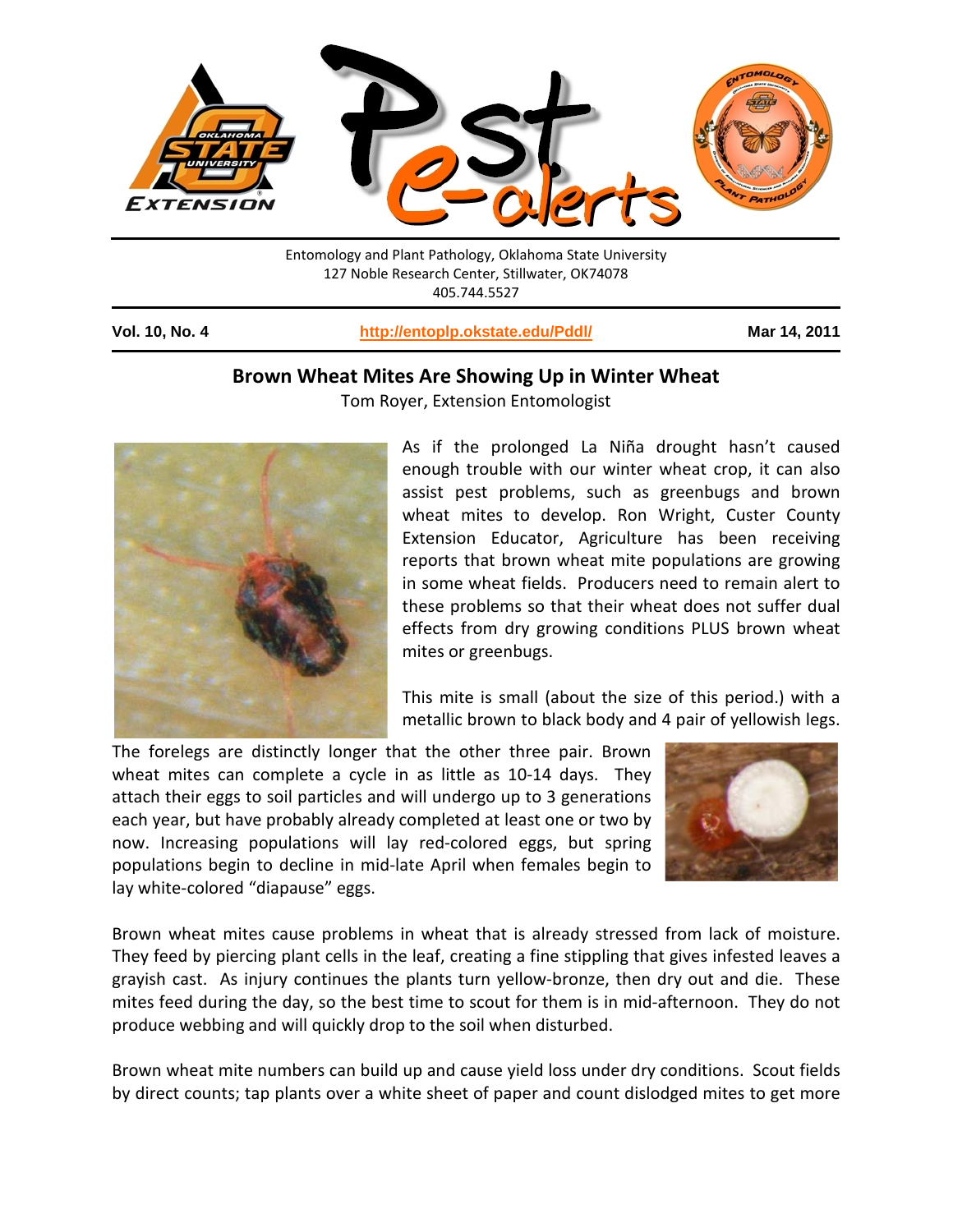accurate counts. An insecticide treatment is warranted if your field inspection reveals 25-50 brown wheat mites per leaf in wheat that is 6-9 inches tall. An alternative threshold is "several hundred" per foot of row. However, make sure you check your field before deciding to spray, especially after a good rainfall, as this pest is just one hard driving rain away from being killed off.



Check CR-7194, Management of Insect and Mite Pests in Small Grains for registered insecticides, application rates, and grazing/harvest waiting periods. It can be obtained from any County Extension Office or download from the OSU at:

<http://pods.dasnr.okstate.edu/docushare/dsweb/Get/Document-2601/CR-7194web2008.pdf> \_\_\_\_\_\_\_\_\_\_\_\_\_\_\_\_\_\_\_\_\_\_\_\_\_\_\_\_\_\_\_\_\_\_\_\_\_\_\_\_\_\_\_\_\_\_\_\_\_\_\_\_\_\_\_\_\_\_\_\_\_\_\_\_\_\_\_\_\_\_\_\_\_\_\_\_



## **Wheat Disease Update**

Bob Hunger, Extension Wheat Pathologist

**Oklahoma**: March 10-11 was spent in many fields around Stillwater. Symptoms of wheat soilborne mosaic are being strongly expressed in many fields. I also saw symptoms of wheat spindle streak mosaic in 'Sierra' but not nearly as strong as the SB symptoms in susceptible varieties such as 'Vona'. Symptoms of barley yellow dwarf virus were apparent in early planted (mid-Sep) trials, most notably a seed treatment trial (not an insecticide trial) and the early planted variety-

demo, which also was planted in mid-Sep. Aphids were plentiful in these areas last fall. Interestingly, the late planted (late Oct) variety-demo shows very limited BYDV symptoms. In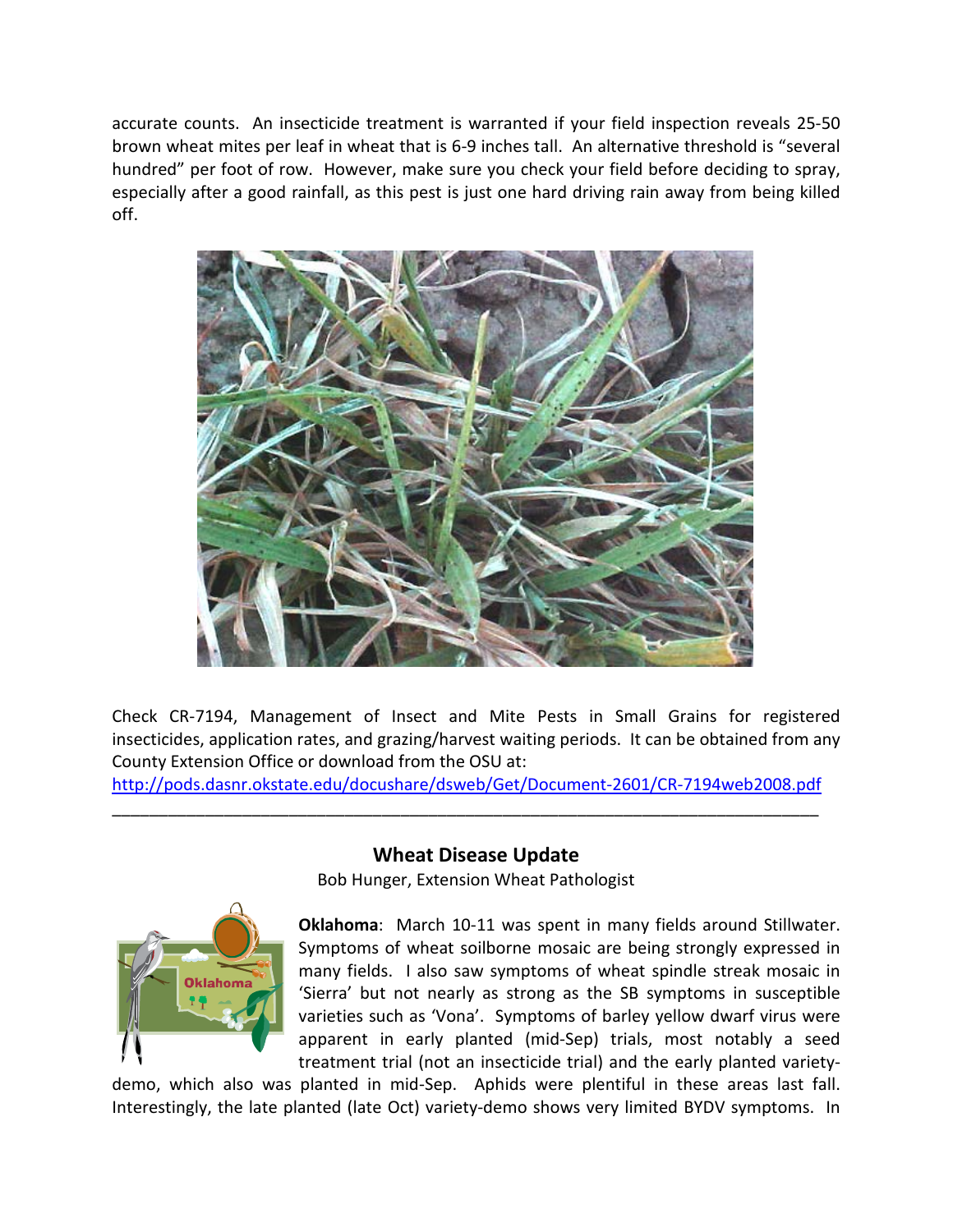all of the wheat I looked at and rated yesterday and today, I saw active leaf rust pustules only in a strip of 'Jagalene' that had been planted in mid-Sep and has not been grazed or mowed. I looked at about 15 spots in this strip and found a few scattered pustules in only one place. Slightly higher levels of powdery mildew were observed in this wheat strip and in a few other locations. The only other disease report I've received so far in Oklahoma is from Mark Gregory (Area Extn Agron Spec – SW Oklahoma), who indicated that his area is dry – so dry that he has not seen dew formed for some time now.



**Texas** (Dr. Amir Ibrahim (Wheat Breeder, Texas A&M): Today, I have found leaf rust on border strips of 'TAM 110' (Feekes 3.0 to 4.0) in the lower canopy in a demo trial at College Station. I could not find rust on our yield trials in the A&M Agronomy Farm at College Station. These trials got to a late start following dry planting conditions. We have had a very dry fall and winter over most of Texas. Half of Texas counties are under a burn ban. On March 8th, Rex Herrington and Bryan Simoneaux found both leaf and stripe rust at Yoakum (South Central



Texas). We grow single rows at this location for evaluation of vernalization requirement of wheat and crown rust screening of oats. A few early lines are starting to head at this location. Three of the Southern Regional Performance Nursery (SRPN) entries had wheat stripe rust (10S) on the middle and upper leaves. Wheat leaf rust at Yoakum was found on 'Jagalene' (70S), 'TAM 110' (50S), 'Jackpot' (5S), 'TAM 112' (5S), with trace amount on 'Santa Fe', 'TAM 101', and 'Coronado'. Oat crown rust (5S) was seen on 'Nora', with a lot of susceptible flecking at the same Yoakum location. Powdery Mildew is getting heavy on a few lines.

Bryan Simoneaux saw 10S leaf rust on TAM110 at Uvalde, and he found a few single pustules of leaf rust on the blended rust spreader rows at the Multi-State Rust Evaluation Nursery at Castroville (12 miles west of San Antonio) on Monday the 7th. On March 4th, Rob Duncan, Small Grains Extension Specialist, reported severe leaf rust in commercial production fields in